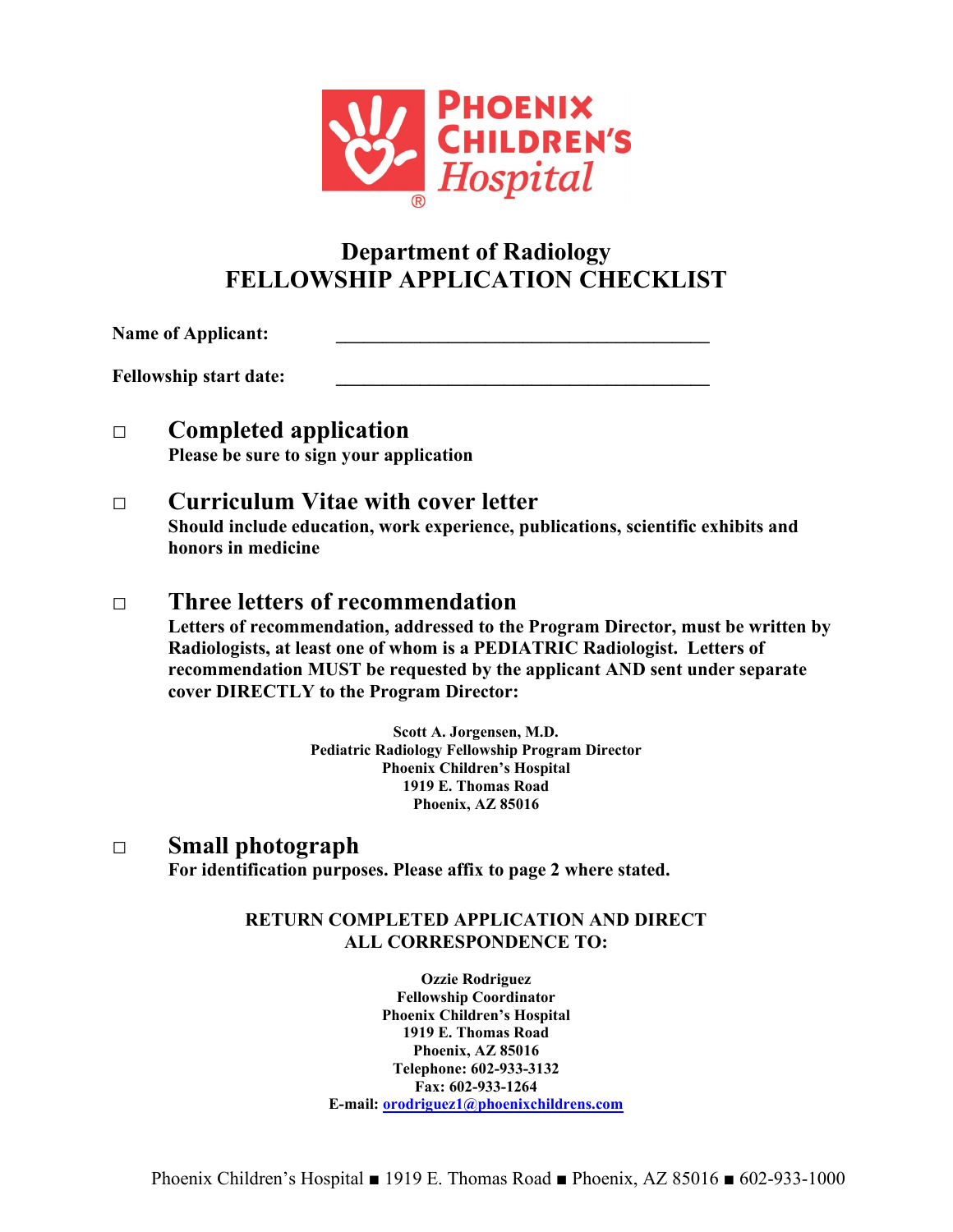

## **Department of Radiology FELLOWSHIP APPLICATION**

PLEASE AFFIX PHOTO HERE

| (Please check applicable fellowship program)                       |                                                                  |                                      |                                                  |
|--------------------------------------------------------------------|------------------------------------------------------------------|--------------------------------------|--------------------------------------------------|
| Pediatric Radiology □ Pediatric Interventional Radiology<br>$\Box$ |                                                                  |                                      | $\Box$ Pediatric Neuroradiology                  |
| PERSONAL INFORMATION                                               |                                                                  |                                      |                                                  |
| Last                                                               | First                                                            |                                      | Middle                                           |
| <b>Current Address</b>                                             |                                                                  |                                      |                                                  |
| <b>Current Address</b>                                             |                                                                  |                                      |                                                  |
| Home Telephone                                                     | Work Telephone                                                   |                                      | Cellular Telephone                               |
| E-mail address                                                     |                                                                  | Date of Birth                        |                                                  |
| Social Security Number                                             |                                                                  |                                      | NPI Number (National Provider ID, if applicable) |
| <b>Emergency Contact</b>                                           |                                                                  | Relationship                         | Telephone                                        |
| Place of Birth                                                     |                                                                  | Country of Citizenship               |                                                  |
| USMLE:<br>Step 1:<br>Step 2 CK: Date:<br>Step 2 CS:<br>Step 3:     | Date:<br>Date:<br><u> 1990 - Johann Barbara, martxa</u><br>Date: | Score:<br>Score:<br>Score:<br>Score: |                                                  |
| Board Eligible in Diagnostic Radiology                             |                                                                  |                                      | Anticipated date of Boards?                      |
| Board Certified in Diagnostic Radiology                            |                                                                  | Date of Certification?               |                                                  |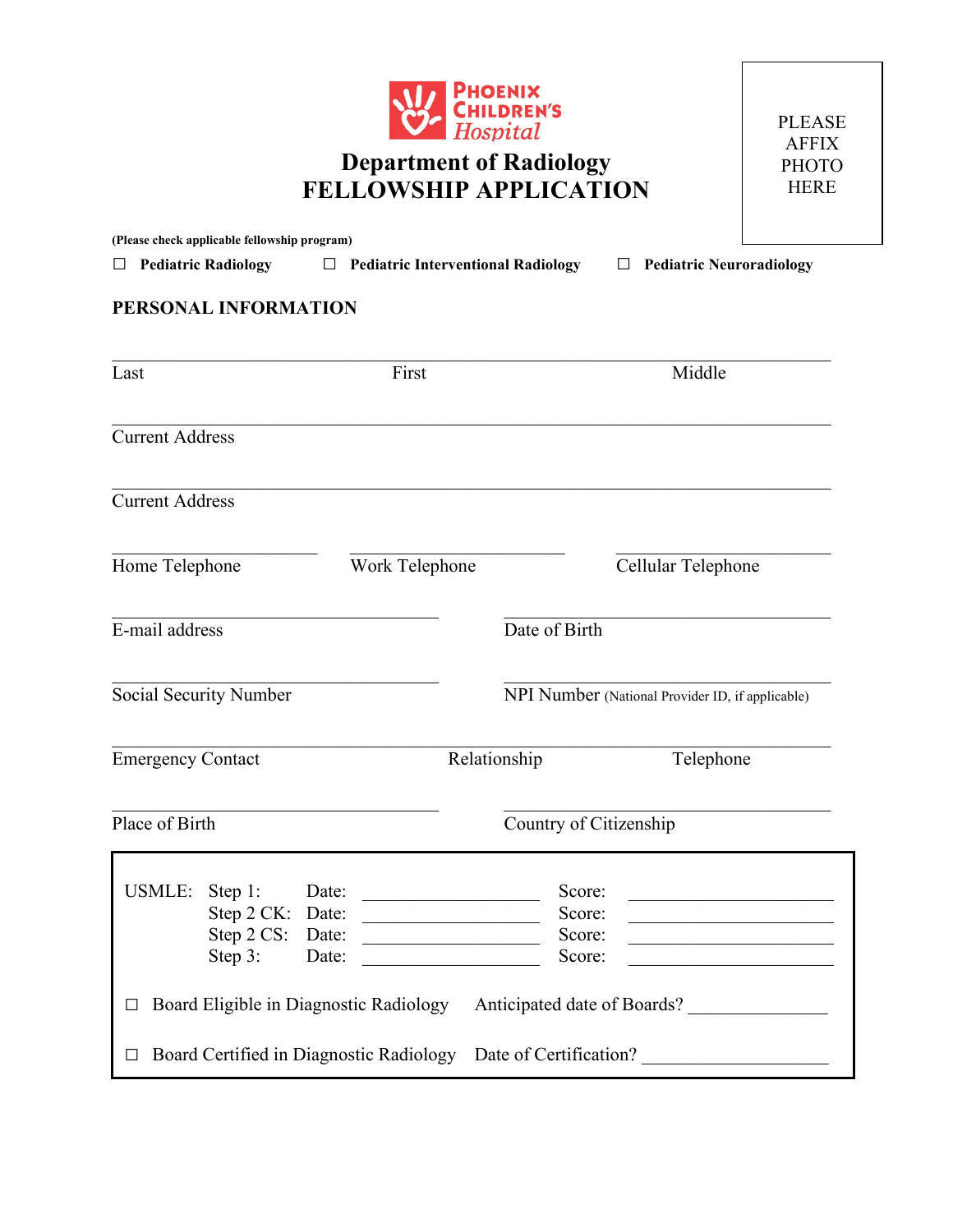| If not a U.S. Citizen:                                                                                                                                            |                         |  |  |
|-------------------------------------------------------------------------------------------------------------------------------------------------------------------|-------------------------|--|--|
| What type of visa will you hold while you are at Phoenix Children's Hospital?                                                                                     |                         |  |  |
| If you are in the U.S. on an Exchange Visitor Program, give the name and program number of<br>your current sponsor:                                               |                         |  |  |
| A graduate of foreign school (except Canada) who will have any clinical responsibilities is<br>required to pass the United States Medical Licensing Exam (USMLE). |                         |  |  |
| If you are certified, indicate below:                                                                                                                             |                         |  |  |
| Standard Certificate: Number:<br><u> 1980 - John Stein, mars and de Brandenburg (b. 1980)</u>                                                                     | (copy must be included) |  |  |
| Interim Certificate:<br>Number:                                                                                                                                   | (copy must be included) |  |  |
| E.C.F.M.G. (if foreign trained) Number:                                                                                                                           |                         |  |  |
|                                                                                                                                                                   |                         |  |  |

## **LICENSED** to practice medicine in the State/Province of:

| State/Province             |                | License Number |  |
|----------------------------|----------------|----------------|--|
| State/Province             | License Number |                |  |
| State/Province             | License Number |                |  |
| <b>EDUCATION:</b>          |                |                |  |
| <b>College/University:</b> |                |                |  |
| Institution                | Location       |                |  |
| Degree                     | Dates attended |                |  |
| Institution                | Location       |                |  |
| Degree                     | Dates attended |                |  |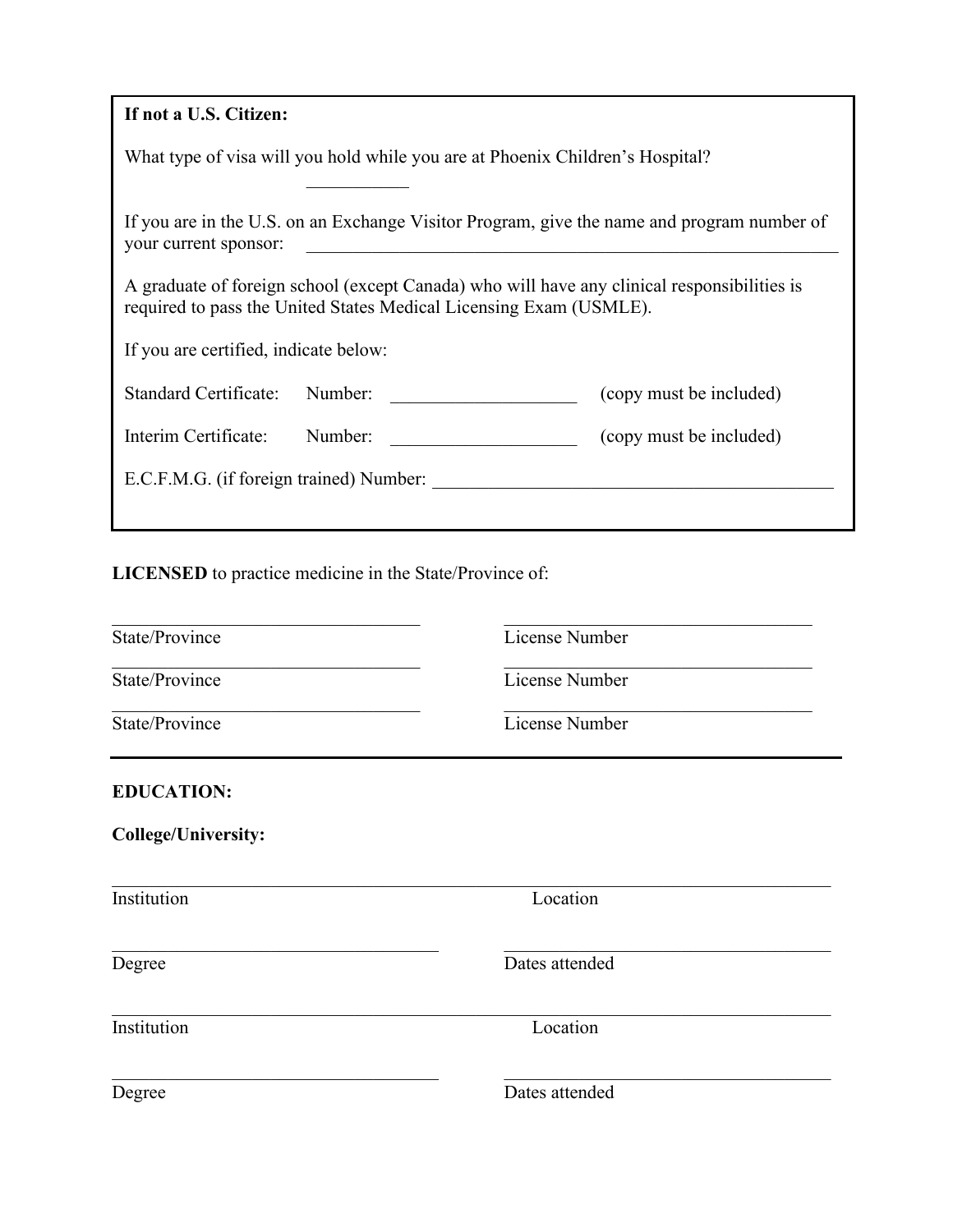### **Medical School:**

| Institution                       |          | Location       |
|-----------------------------------|----------|----------------|
| Degree                            |          | Dates attended |
| Internship:                       |          |                |
| Institution                       | Location | Dates attended |
| Institution                       | Location | Dates attended |
| <b>Residency:</b>                 |          |                |
| Institution                       | Location | Dates attended |
| Institution                       | Location | Dates attended |
| Fellowship:                       |          |                |
| Institution                       | Location | Dates attended |
| Institution                       | Location | Dates attended |
| Other post-graduate work:         |          |                |
|                                   |          |                |
| <b>LETTERS OF RECOMMENDATION:</b> |          |                |
| 1.<br>Name                        |          | Title          |
| Address                           |          |                |
| E-mail address                    |          | Telephone      |